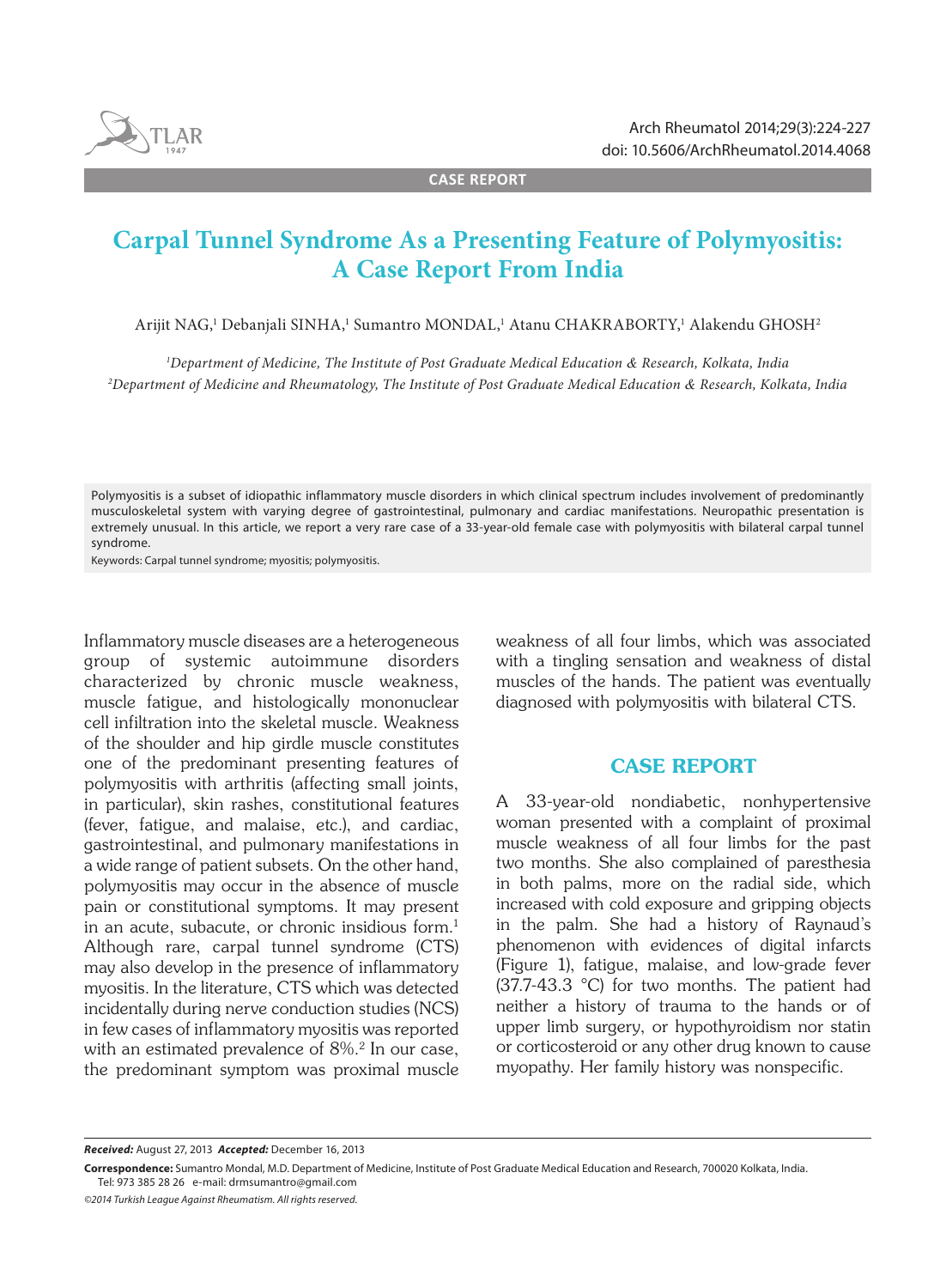### Carpal Tunnel Syndrome in Polymyositis 225

Physical examination revealed proximal muscle weakness of the upper and lower limbs (muscle test 3/5), and weakness of the distal muscles of both hands, in the abductor pollicis brevis, opponens pollicis, flexor pollicis and the first and second lumbricals particularly. The Phalen's test (Figure 2), reverse Phalen's test and Tinel's sign were positive. However, the patient was unable to perform the test accurately due to the pain along the bilateral median nerves. All other systemic examination findings were noncontributory, and there were no clinical manifestations of acromegaly.

Her creatine phosphokinase level was 3100 U/L (normal value less than 195 U/L), alanine aminotransferase level was 160 U/L (normal value less than 40 U/L), and aspartate aminotransferase level was 173 U/L (normal value less than 37 U/L). Rheumatoid factor and U1-RNP were negative, and thyroid function test results were normal. The patient tested positive for anti nuclear antibody with a titer of 1:1000 and speckled pattern (HEp-2). Anti-double-stranded DNA, anticentromere, antitopoisomerase I, anti-Ro/SSA and La/SSB were negative. The results of the urinalysis and microscopic examination urine were nonspecific and spot albumin-creatinine ratio was 26.40 (normal value less than 30).

X-rays of bilateral wrist joints and abdominal ultrasonography were normal. Echocardiography and pulmonary function tests revealed no abnormal pathology. Electromyography showed low amplitude, short duration, polyphasic motor unit potentials with full recruitment, suggesting a myopathic pattern. The motor NCS showed low compound muscle action potential amplitudes and prolonged distal latencies in both median nerves, and a low compound muscle action potential of the left median nerve of the wrist. Sensory NCSs showed an increased-onset latency in the right median nerve and an unexcitable left median nerve, which are thereby, consistent with bilateral CTS (Table 1). Muscle biopsy revealed muscle fiber necrosis with few muscle fibers showing mononuclear cell infiltration and endomysial infiltration without perifascicular atrophy or any suggestion of vasculitis, which was consistent with polymyositis.

The patient was diagnosed with polymyositis with bilateral CTS, and was started oral corticosteroids (prednisolone 1 mg/kg), subcutaneous methotrexate (15 mg weekly) and folic acid (5 mg weekly).

She has been under follow-up for two months with reduced proximal and distal muscle weakness and improved wellbeing.

# **DISCUSSION**

Polymyositis is an idiopathic inflammatory myositis which manifests itself as symmetrical proximal muscle weakness, elevated muscle enzyme levels, and typical electromyographic and muscle biopsy findings. The disease presents in various modes, the most common being muscle weakness associated with constitutional features (fever, malaise, and fatigue). Pulmonary, cardiovascular, or gastroenterological manifestations or inflammatory arthritis are common in patients



Figure 1. Digital infarct involving both hands of the patient.



Figure 2. Patient attempting to perform the Phalen's test. However, she was unable to flex her wrist beyond this point due to severe pain along bilateral median nerves.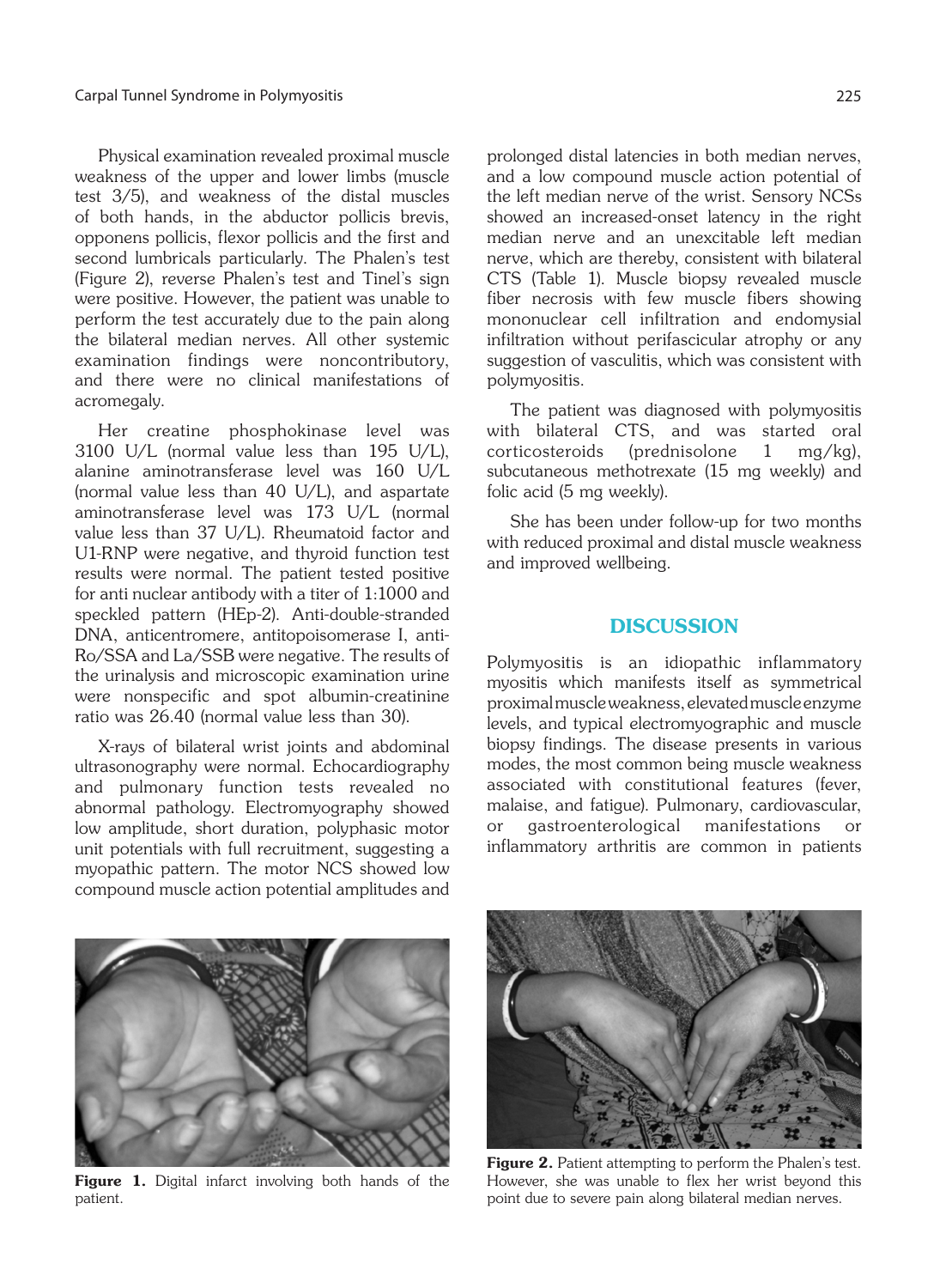| (motor and sensory) of the wrist indicating bilateral carpal tunnel syndrome                                                                           |                                                      |                                        |             |
|--------------------------------------------------------------------------------------------------------------------------------------------------------|------------------------------------------------------|----------------------------------------|-------------|
|                                                                                                                                                        | Motor nerve conduction study                         |                                        |             |
| Nerve                                                                                                                                                  | Latency (msec)                                       | Amplitude (mV)                         | $NCV$ (m/s) |
| Right median nerve: wrist                                                                                                                              | 4.9 (normal $\langle 4 \rangle$                      | 4.9                                    | 63.06       |
| Elbow                                                                                                                                                  | 8.23                                                 | 3.9                                    |             |
| Right ulnar: wrist                                                                                                                                     | 1.77                                                 | 2.4                                    | 69.07       |
| Elbow                                                                                                                                                  | 5.10                                                 | 2.1                                    |             |
| Left median nerve: wrist                                                                                                                               | $5.94$ (normal $\langle 4 \rangle$                   | 3.3 (normal $>4$ )                     | 63.06       |
| Elbow                                                                                                                                                  | 9.27                                                 | 2.6                                    |             |
| Left ulnar: wrist                                                                                                                                      | 2.29                                                 | 2.8                                    | 59.59       |
| Elbow                                                                                                                                                  | 6.15                                                 | 2.3                                    |             |
|                                                                                                                                                        | Sensory nerve conduction study                       |                                        |             |
| Nerve                                                                                                                                                  | Latency (msec)                                       | Amplitude (µV)                         |             |
| Right median nerve: palm-wrist<br>Right ulnar: 5 <sup>th</sup> digit-wrist<br>Left median nerve: palm-wrist<br>Left ulnar: 5 <sup>th</sup> digit-wrist | 4.0 (normal $<$ 3)<br>1.71<br>Not recordable<br>1.63 | 12.1<br>34.8<br>Not recordable<br>38.6 |             |

**Table 1.** Nerve conduction study showing prolonged sensory latency in bilateral median nerve

with polymyositis or dermatomyositis. Peripheral neuropathy may rarely complicate polymyositis.3

Carpal tunnel syndrome is an entrapment median neuropathy causing pain, paresthesia, numbness, and other symptoms in the distribution of the median nerve due to its compression at the wrist in the carpal tunnel.4 The most common causes of CTS include obesity, use of oral contraceptives, hypothyroidism, arthritis, diabetes, trauma, acromegaly, diabetes, alcoholism, hypothyroidism, kidney failure, menopause, pregnancy, rheumatoid arthritis, systemic lupus erythematosus, and scleroderma. Intrinsic factors exerting pressure within the tunnel, and extrinsic factors (pressure exerted from outside the tunnel), which include benign tumors such as lipomas, ganglion or vascular malformations, may also contribute to the development of CTS.4-6 A study from South India demonstrated that CTS constituted 7% of all the peripheral nerve disorders, and 83.6% of entrapment neuropathies.<sup>7</sup>

However, CTS as a presenting feature of polymyositis is extremely rare. The literature review did not reveal symptomatic CTS in cases with polymyositis. Our patient fulfilled the diagnostic criteria for polymyositis. The absence of other possible etiologies and improved hand symptoms after corticosteroid therapy strongly established polymyositis as a causal factor for the development of CTS. To the best of our knowledge, our case presented herein is the first case in literature since CTS was a presenting clinical feature of polymyositis, and it responded to treatment with immunosuppressive medication. This is also a very rare presentation of polymyositis, and the first reported case of such clinical phenotype from India. From a clinical viewpoint, we conclude that CTS may be an important diagnostic checklist item in patients with polymyositis presenting with sensory symptoms in the hand accompanied with distal muscle weakness.

#### Acknowledgement

We would like to thank the Director and Medical Superintendant of I.PG.M.E&R Kolkata, for their support to send the article.

#### Declaration of conflicting interests

The authors declared no conflicts of interest with respect to the authorship and/or publication of this article.

#### Funding

The authors received no financial support for the research and/or authorship of this article.

## REFERENCES

1. Pearson CM. Polymyositis. Annu Rev Med 1966;17:63-82.